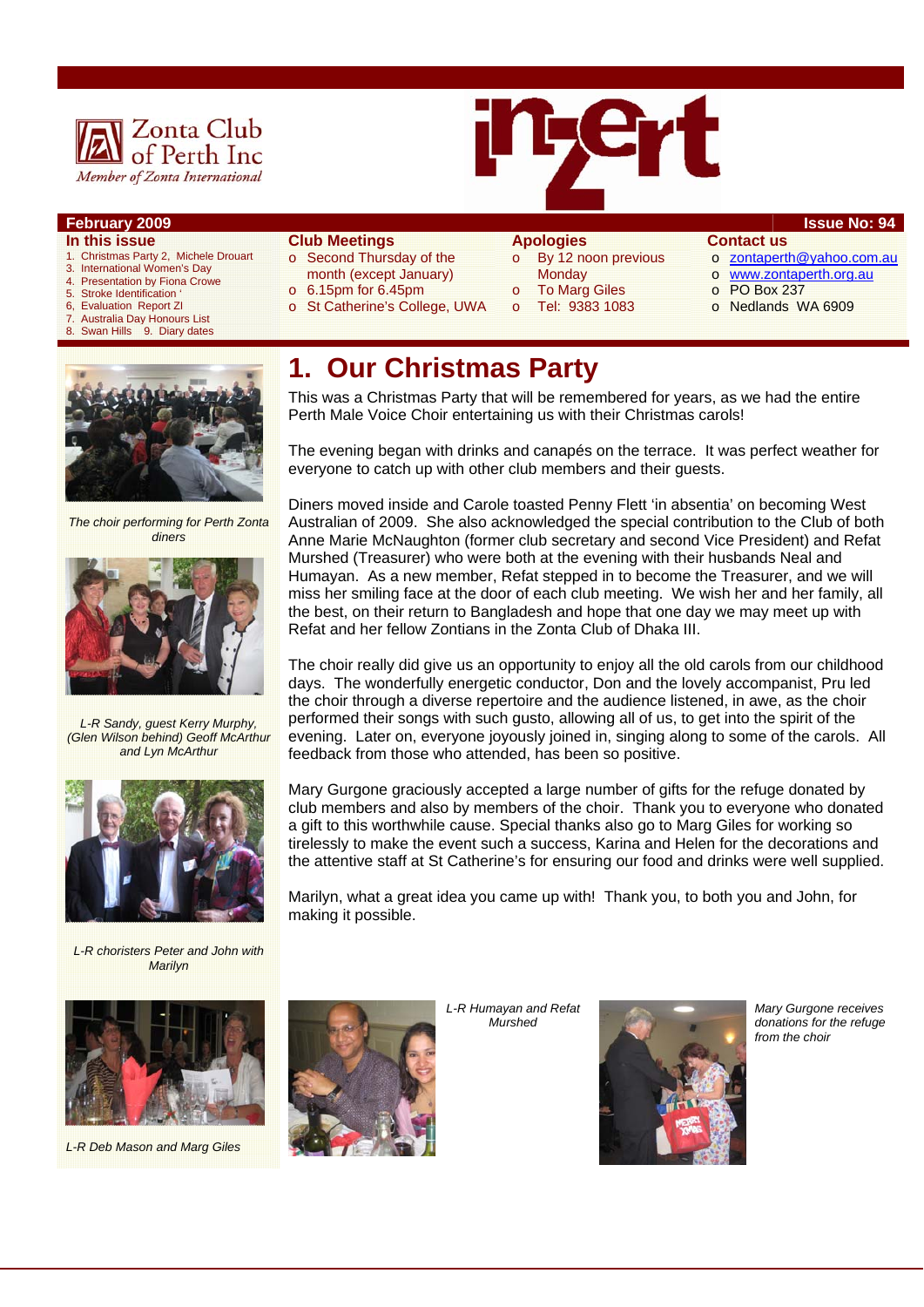

*Michèle Douart* 



*Into The Wadi* 

### **2. Michèle Drouart**

March Club meeting's speaker is to be local author, Michèle Drouart.

Michèle was born in Sydney. She lived overseas for several years, before returning to Australia, where she now resides in Perth. Her memoir *Into the Wadi,* winner of the WA Premier's Book Award in 2001, tells of the year she spent in a Muslim Arab village in Jordan. Her story "offers a contemplative, unstereotypical look at the complexities of cross-cultural experience."(*Journal of Middle Eastern Women's Studies,* Indiana University, 2006).

Michèle manages her own business teaching courses in Creative Writing (beginner to advanced). She is also a freelance editor, with focus on assessments and editing for aspiring writers.

We look forward to hearing and meeting Michele at the March meeting and learning more about her experiences.

## **3. International Women's Day**

International Women's Day 2009 is going to be a full on weekend in Perth. On Friday  $6<sup>th</sup>$  March, the West Australian will contain a special International Women's Day lift-out and we are currently negotiating with other clubs to have a Zonta advert feature in this special edition.

Celebrations start on Friday  $6<sup>th</sup>$  March with two lunchtime events. The first will be held at the Hyatt Hotel and this is the annual Lunch Box List event. Our club will be cohosting a Zonta stand with Perth Northern Suburbs and Swan Hills at the Careers Expo that complements the occasion. The second lunchtime event features the Governor General Quentin Bryce at a formal lunch at the Perth Convention Centre.

On Sunday 8<sup>th</sup> March, there is a community Expo at Central TAFE and again, our club will be co-hosting a Zonta stand.

The Zonta Club of Bunbury will be holding its annual IWD breakfast at the All Seasons Sanctuary Golf Resort with guest speaker, Paddi Creavey who is the Mayor of the City of Mandurah.

On Monday 9<sup>th</sup> March there is a IWD Breakfast hosted by UNIFEM at the Hyatt Hotel.

Please see the Diary for contact details…!

## **4. Yarri Wada Presentation by Fiona Crowe**

*WITH A LITTLE HELP FROM THEIR FRIENDS –Women helping women to help their communities.* 

Recently, the Office for Women's Policy hosted a presentation of about thirty people who came to hear Fiona Crowe, from the Zonta Club of Perth talk about the Yarri Wadi Puppet Project. The presentation was enthusiastically received by attendees from across the public sector, including Education and Training International; PCYC State Office; Lottery West, Department for Communities and others.

Fiona explained that the Yarri Wadi Puppet Project came out of a friendship between Senior Law women of the Ngarinyin, Wunambal and Worrorra clans from the Kimberley region and women from the Zonta Club of Perth. The Senior Law women approached their friends from the Zonta Club with their idea and the Yarri Wadi Puppet Project was born. Yarri Wadi is a Ngarinyin phrase meaning "many dreaming". It is all about women helping women to help their communities.

The Senior Law women have a deep love of their country and the people within it. Their dream is to find a way to guide their communities to regain pride in their culture and



*Fiona Crowe showing attendees where the Ngarinyin, Wunambal and Worrorra clans live in the Kimberley region.*

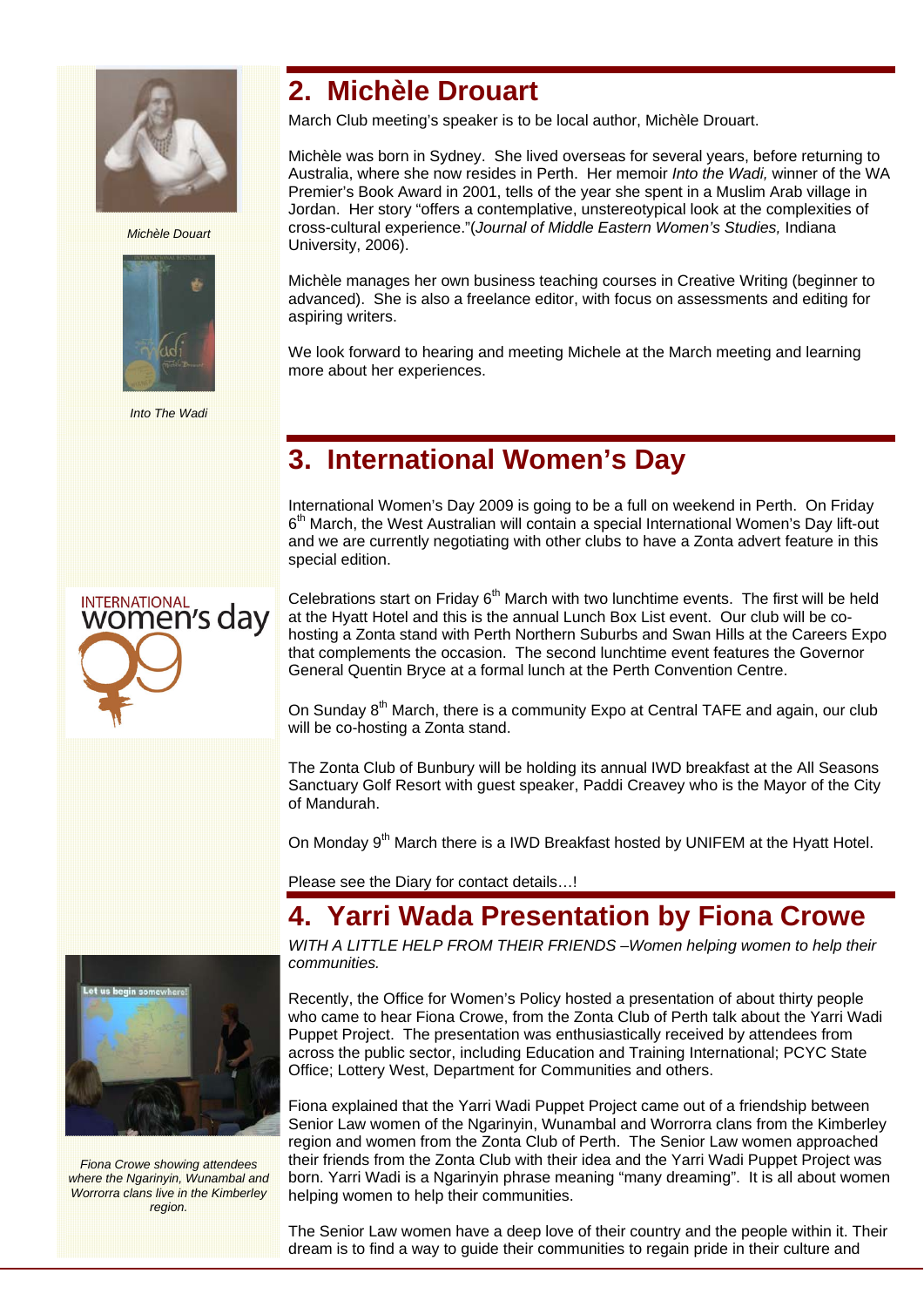respect for themselves and each other. They dream of their children enjoying good health, good education and a safe living environment.

#### *Why Puppets?*

In Aboriginal culture, stories are handed down through generations. The puppets can continue this tradition and deliver stories in a light hearted way. They are colourless, classless and apolitical and they are cheap to make. Puppet theatre can get the whole community involved making puppets, creating scripts, finding venues, advertising, performing and watching.

The programs in Yarri Wadi will be developed by Indigenous people for Indigenous people and are therefore able to speak in a way that is culturally meaningful. If you would like to learn more about this Project, you can visit Zonta's website: www.zontaperth.org.au/yarriwadipuppetproj.htm

### **5. Identifying a stroke?**

*There is always interesting information coming across the desk via the internet, but this may save a life...Ed* 

The FAST test is an easy way to recognize and remember the signs of stroke or a TIA Using the FAST test involves asking three simple questions. If the person has a problem with any of these functions, dial triple zero for an ambulance immediately. FAST stands for:

- **F**acial weakness can the person smile: have their mouth or eyes drooped?
- **A**rm weakness can the person raise both arms?
- **S**peech difficulty can the person speak clearly and understand what you say?
- **T**ime to act act FAST and call 000 immediately.

A recent internet article also added asking a person to put their tongue out straight, if it bent to one side this could also be a sign to get help….

### **6. Evaluation Report of the Zonta International 59th Convention Rotterdam 2008**

This 62 page comprehensive report is published on the website www.zonta2008.com. It is written in an open and frank Dutch style and contains all remarks and observations submitted by 400 Zontians on their Evaluation Forms. In addition, you can also find results of the Picnic Dialogues and the PowerPoint presentation of Professor Thea Hilhorst about Women, Peace and Conflict.

### **7. Australia Day Honours List**

Jan Stewart, CEO of Lotterieswest, a former member of the Zonta Club of Perth, was amongst the recipients honoured on this year's Australia Day. When she was in Zonta, Jan was a Social Worker at PMH and she was involved in referring families to our Zonta Holiday Scheme.

*Jan Stewart* 



A congratulatory card was sent to Jan on behalf of the club.

## **8. Tenth Anniversary of Swan Hills Club**

Many members will remember the charter dinner when Swan Hills Club was first founded and it seems amazing that ten years have passed since that memorable night. The Swan Hills Club will be celebrating their  $10<sup>th</sup>$  birthday with a Hot February Rock nRoll Night on Swan. This will be a twilight family picnic with The Yeomen.

Come along and enjoy an evening of 50's and 60's rocking and rolling fun! Bring your own chairs, picnic and drinks to 21 Swan Street, Henley Brook. Gates open at 6pm and the show begins at 7.30pm.

There will be a door prize and also a silent auction. Credit card facilities will be available for auction purchases. Tickets cost \$18 each, \$35 a couple or \$50 for a family and are available at the door.

We have been assured that the show will go regardless of the weather!!